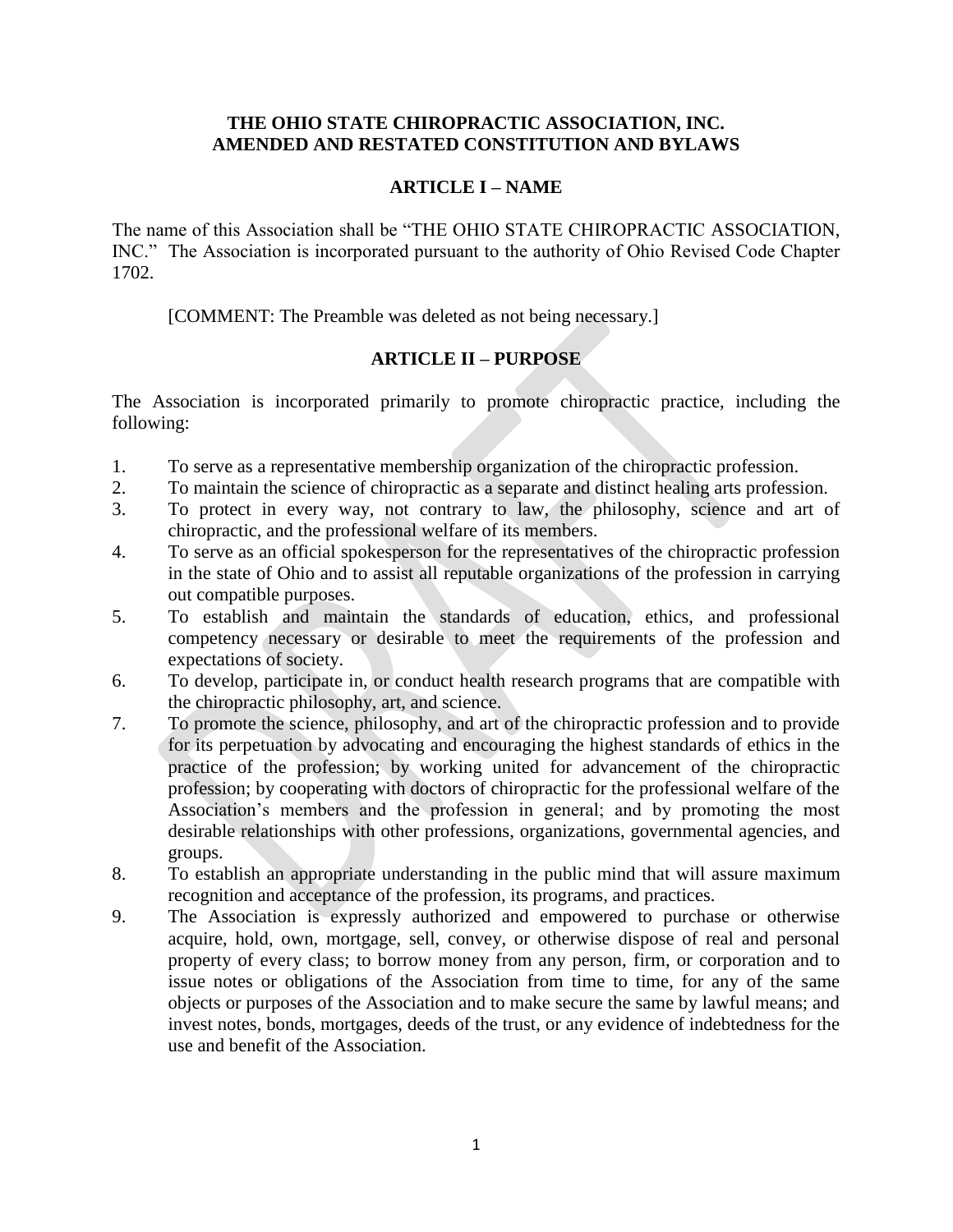- 10. To receive or acquire monies or property by gift, bequest, devise or transfer monies and/or property, and may hold such funds for investment purposes or in trust in furtherance of the purposes of the Association.
- 11. Publish a journal or other scholarly papers related to the chiropractic profession.
- 12. To do all things necessary and proper in the interests of the chiropractic profession and its members in carrying out the foregoing purposes, and such purposes as permitted by law for not for profit corporations in Ohio.

[COMMENT: Adds Sections 10, 11 and 12, which are outlined in the Amended Articles of Incorporation, and added a new 13 to give the Association general powers permitted by law.]

# **ARTICLE III – CODE OF ETHICS**

The Association shall adopt a Code of Ethics which shall apply to members of the chiropractic profession, which Code may be amended from time to time by the Board of Directors.

[COMMENT: Language is clarified to confirm the Board may amend the Code from time to time.]

# **ARTICLE IV – MEMBERSHIP**

**Section One. Eligibility for Membership.** Regular membership is available to doctors of chiropractic maintaining a current Ohio license. Members in good standing are those whose membership dues have been paid in full and are current. Membership in the Association is an annual membership. The Board of Directors may make other classifications for associate members who support the mission and purpose of the Association from time to time, which may include students of chiropractic.

**Section Two. Voting Rights.** Each Regular Member in good standing shall be entitled to vote for each matter submitted to the membership for voting. Associate members shall not be eligible to vote or serve as an officer or director.

**Section Three. Removal.** Any Member may be suspended or expelled by the majority vote of the Board of Directors for conduct unbecoming a Member, failure to abide by the Code of Ethics and Rules and Regulations of the Association, or for failure to meet the eligibility requirements.

[COMMENT: This is moved from current Section V. It provides the Directors may create other classifications for membership, and has a provision for removing a member.]

## **ARTICLE V – DISTRICTS**

The Association shall be divided into regional groups called Districts. At least one representative from each of the Districts will be a Member of the Board of Directors. The Districts are defined as follows:

**District 1:** Defiance, Fulton, Henry, Lucas, Williams and Wood.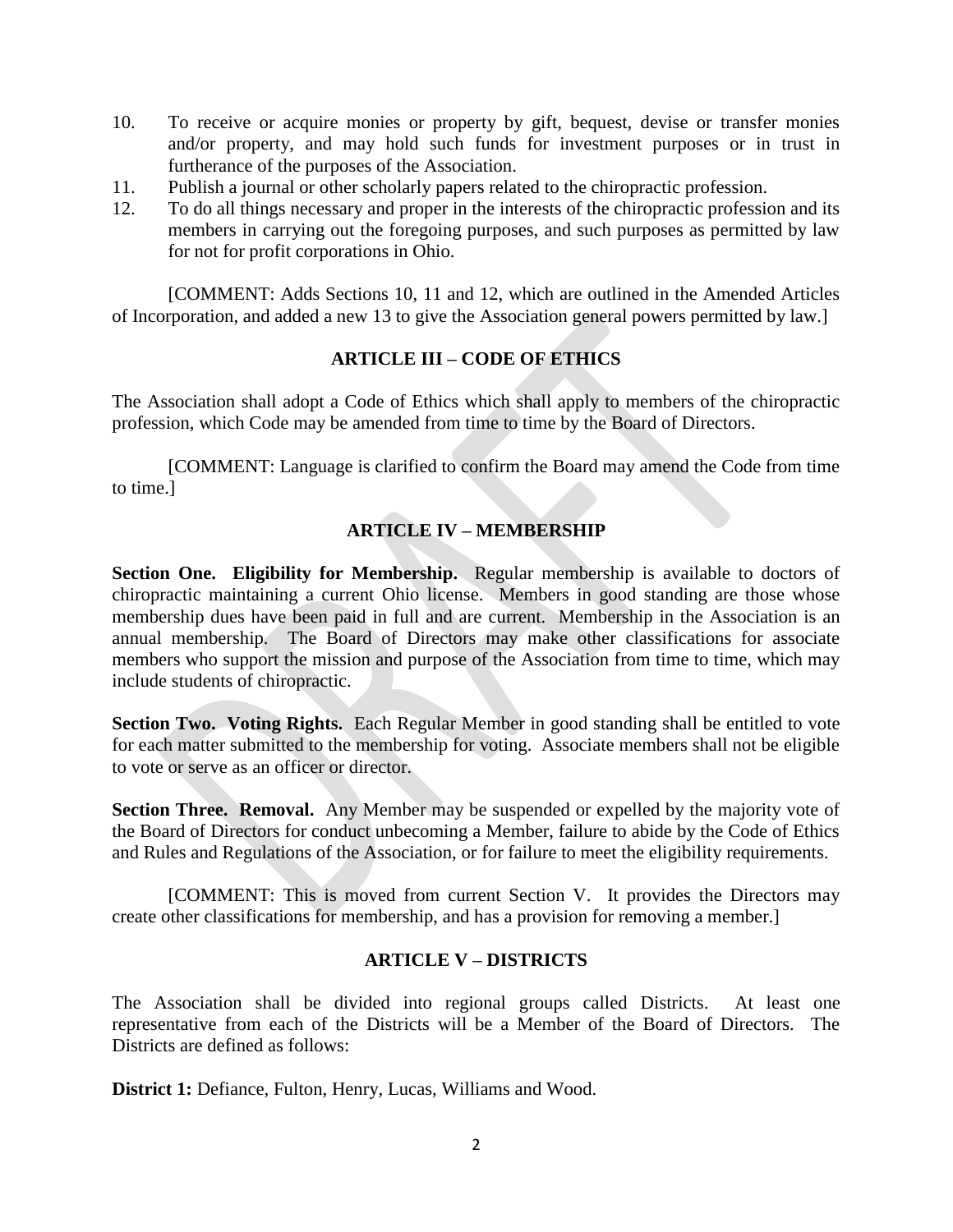**District 2:** Erie, Huron, Ottawa, Sandusky and Seneca.

**District 3:** Ashtabula, Cuyahoga, Geauga, Lake and Lorain.

**District 4:** Columbiana, Mahoning and Trumbull.

**District 5:** Medina, Portage and Summit.

**District 6:** Crawford, Richland, Ashland, Knox, Morrow, Marion and Wyandot.

**District 7:** Allen, Auglaize, Hancock, Hardin, Logan, Mercer, Paulding, Putnam, Shelby and Van Wert.

**District 8:** Champaign, Clark, Darke, Greene, Miami, Montgomery and Preble.

**District 9:** Coshocton, Delaware, Fairfield, Fayette, Franklin, Licking, Madison, Muskingum, Perry, Pickaway and Union.

**District 10:** Belmont, Harrison, Guerney, Jefferson, Monroe, Morgan, Noble and Washington.

**District 11:** Reserved.

**District 12:** Adams, Athens, Gallia, Highland, Hocking, Jackson, Lawrence, Meigs, Pike, Ross, Scioto and Vinton.

**District 13:** Brown, Butler, Clermont, Clinton, Hamilton and Warren.

**District 14:** Carroll, Holmes, Stark, Tuscarawas and Wayne.

[COMMENT: This is the prior Article II.]

## **ARTICLE VI – MEETING OF THE ASSOCIATION AND DISTRICTS**

**Section One. Annual Meeting.** An annual meeting of the members shall be held at a time and location designated by the Board of Directors. Additional membership meetings may be held at the discretion of the Board of Directors. Meeting minutes shall be retained by the Executive Office.

**Section Two. District Meetings.** Each District is encouraged to hold separate meetings. District meetings shall be called by any Association officer or the District Director. Meeting minutes shall be retained by the Executive Office.

**Section Three. Special Meetings.** Special meetings of the Association or a District can be called any time by the President or by majority vote of the Board of Directors.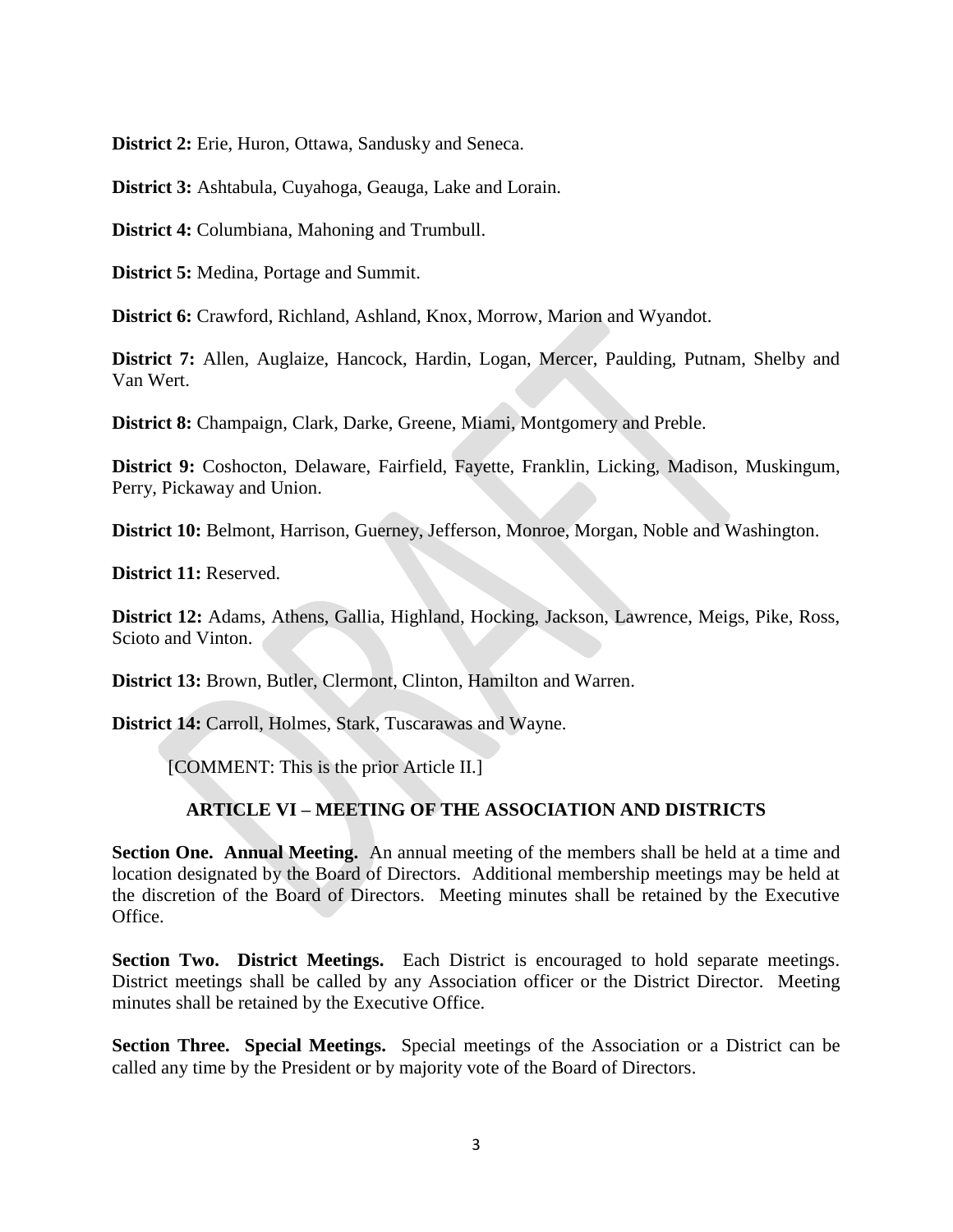**Section Four. Notice of Meetings.** Notice of the time and place of all regularly scheduled meetings shall be given to each applicable participant by telecommunication (email or voicemail) or by mail no less than 30 days before the date of the meeting. If special meetings are called, notice must be given 7 days in advance (by email or voicemail) and the purpose of the meeting will be stated in the notice. Notices of scheduled meetings will also be placed on the website of the Association.

**Section Five. Membership Voting.** The majority vote of voting members in attendance or participating will be required to approve matters requiring a general membership vote. All membership voting will take place in person or via electronic or postal mail voting processes as determined by the Board of Directors from time to time. Only members in good standing are eligible to vote. No member may vote by proxy. When a vote is conducted through electronic voting, the membership will be informed electronically fourteen (14) days before the voting begins.

[COMMENT: This is a restatement of old Article III. It adds language to clarify how notices of meetings are to be given, includes provisions for electronic voting, and clarifies that proxy voting is not permitted.]

# **ARTICLE VII – BOARD OF DIRECTORS**

**Section One.** The affairs of the Association shall be managed by its Board of Directors. The Association will have a Board of Directors consisting of between 18 and 31 Members. The Directors will consist of the District Directors, the President, Vice President, Treasurer, Secretary, and Immediate Past President.

**Section Two. Powers and Responsibilities.** Each Director will act in the best interests of the Association and in addition to general service, will be required to serve on a committee or committees of the Board from time to time. A Director shall perform his/her duties as a Director in good faith; in a manner he/she reasonably believes to be in the best interests of the Association, and with the care that an ordinarily prudent person in a like position would use under similar circumstances. In performing his/her duties, a Director, when acting in good faith, is entitled to rely on information, opinions, reports or statements, including financial statements or other financial data that are prepared or presented by (a) one or more directors, officers or employees of the Association whom the Director reasonably believes are reliable and competent in the matters prepared or presented; (b) counsel, public accountants or other persons as to matters that the Director reasonably believe are within the person's professional or expert competency; or (c) a committee of the Association upon which he/she does not serve, duly established in accordance with these bylaws, as to matters within its designated authority, which committee the Director reasonably believes to merit confidence.

[COMMENT: This is a new section to provide that the Association is to be managed by the Board, and identify the number of members for the Board. It further adds a new Section Two to set legal standards for good faith action by Directors.]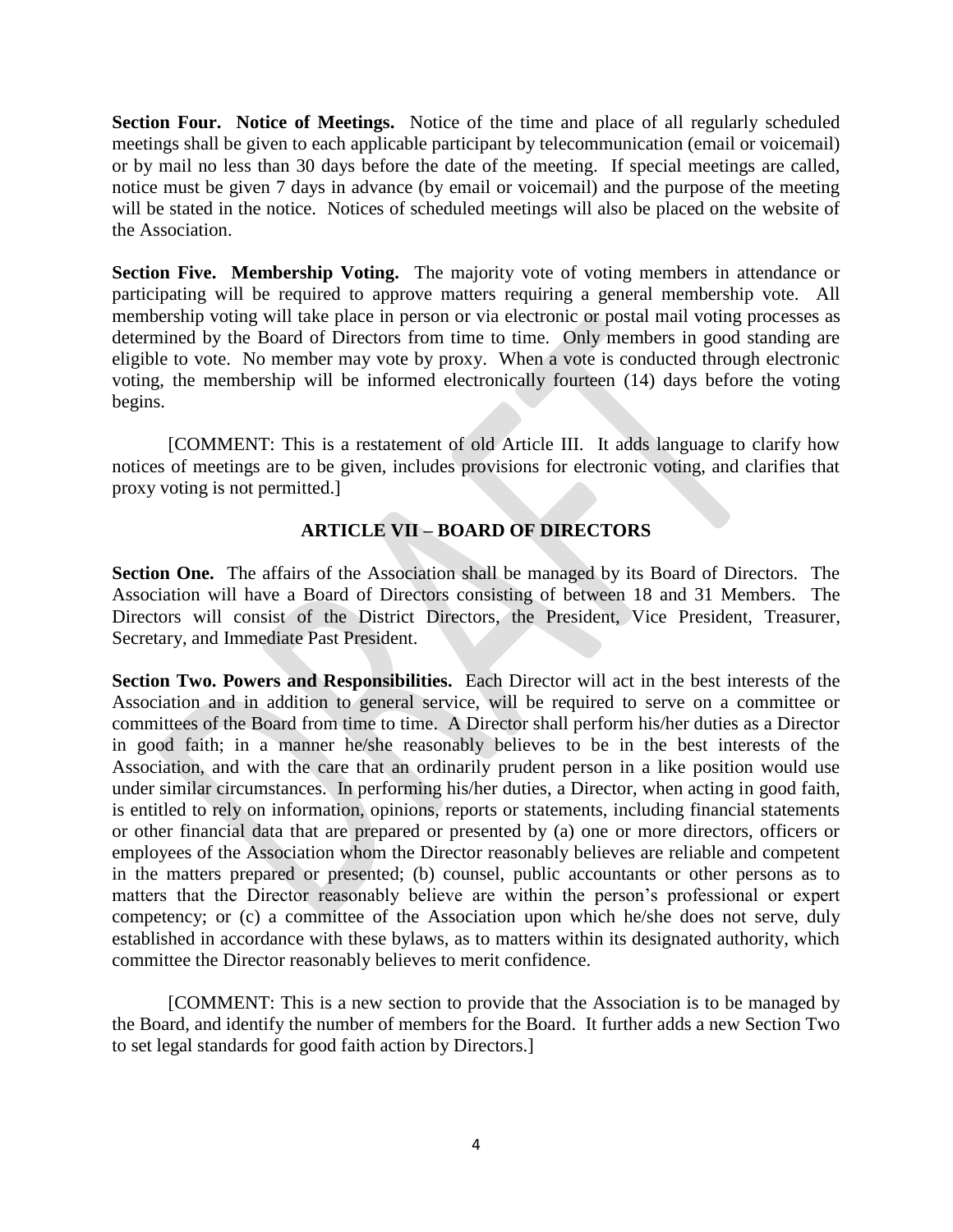#### **ARTICLE VIII – DISTRICT DIRECTORS**

**Section One. District Directors.** Each District will be eligible to elect one representative to the Board of Directors. Any District which has more than 90 regular members, shall be eligible to have a second District Director. Membership numbers for each District will be determined as of September  $1<sup>st</sup>$  of the current year of the election for the purposes of electing District Directors.

**Section Two. Election of District Directors.** Regular members who would like to run for District Director must submit a notice of intent to run for the position to the Executive Office on or before the second Monday in October. In Order to be eligible, a candidate must be a regular member in good standing, and have been in the practice of chiropractic for at least three years as of the time of the scheduled election. The Association will advise the members in the District of the candidates for election, with the election to occur in the last week in October. District Directors will be elected to a term of two years to begin on January  $1<sup>st</sup>$  of the next year. Odd numbered Districts will elect their Directors in odd numbered years, and even numbered Districts will elect their Directors in even numbered years. Only members in good standing will be eligible to be elected as a District Director.

**Section Three. Duties of a District Director.** In addition to responsibilities as a Director of the Association, the District Director shall also be responsible for communicating with the Members in their Districts, and scheduling and attending District meetings. A District Director may, but shall not be required to, appoint an assistant District Director to assist in these responsibilities, and the assistant District Director must also be a member in good standing to be so designated. The District shall approve or reject said appointment within thirty (30) days thereof. If rejected, the District Director may appoint another member in good standing. The District shall then have fifteen (15) days to approve or reject said appointment.

[COMMENT: This is a restatement of the old Article IV. It clarifies the duties of Directors, defines qualification of persons seeking to be a Director, and authorizes the appointment of an Assistant District Director.]

## **ARTICLE IX – OFFICERS**

**Section One. Positions.** The officers of the Association shall consist of a President, Vice President, Secretary, Treasurer, and Immediate Past President. Each Officer shall serve for a term of one year.

**Section Two. Election of Officers.** Elections for the officers shall be held annually. Elections shall be managed by the Executive Office.

**Section Three. Officer Qualifications.** The Association believes that prior experience as a board member is essential to serve as an officer of the Association. Candidates for the office of president must have served at least one (1) previous term on the Executive Committee immediately prior to the year they run. No person may be elected as president for more than two consecutive terms. A Past President may not run for the office of President again without serving on the Executive Committee as Vice President, Secretary or Treasurer in the year of the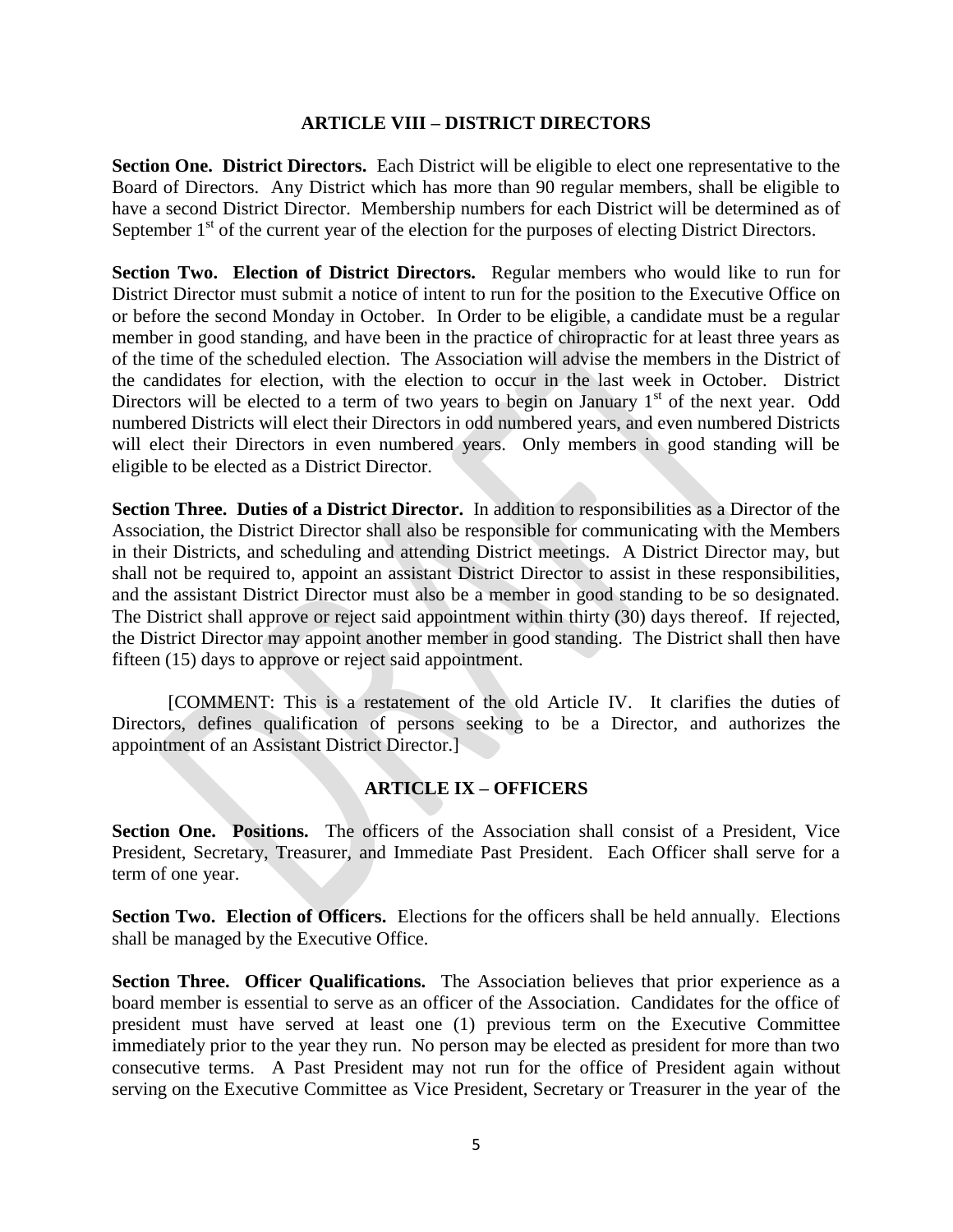election. Candidates for the positions of vice president, secretary and treasurer must meet the following requirements:

- 1. The person must be licensed as a chiropractor by the state of Ohio and have been actively practicing for at least five (5) years; and
- 2. The person is a member in good standing of the Association; and
- 3. The person must have been a member of the Association a minimum of five (5) consecutive years immediately prior to the year they run; and
- 4. The person must have previously served as an Executive Committee member, District director or committee chair two (2) years immediately prior to the year they initially run. A person previously qualified, but with service that was interrupted for one year shall still be considered qualified to run.

**Section Four. Nominating Committee.** The Governance and Nominating Committee shall additionally meet prior to the filing deadline for candidates. The Committee shall seek to proactively recruit candidates for officer positions who have met the qualifications for office and demonstrated positive leadership abilities in their service to the Association.

If a member meeting the requirements is not nominated by the Committee, but wishes to run for an officer position, the member may submit their intention to run to the Committee for consideration as a candidate. If a qualified member self-nominates, the intent to run will be due via written or electronic means to the Executive Office by the close of business on the 1st Tuesday in September. The Committee shall evaluate the qualifications of the candidates for eligibility. The Committee may submit one candidate for each position to the Board of Directors for approval as the Board's nominee, or the Committee may report to the Board of Directors which candidates are qualified to run. The Nominating Committee will report the list of candidates to the Board on or before the second Tuesday in September.

**Section Five. Election of Officers.** The election for officers shall be the last full week of September and shall run from Monday to Friday. The Executive Director shall distribute to all members a biographical description of each candidate and a notice of election. This notice may be done by email, posting on the Association's website and/or other appropriate electronic means.

A candidate is considered elected by attaining a majority vote of the regular members who vote in the election. The officers will take office effective January  $1<sup>st</sup>$  of the following year.

Any person elected as an officer who then holds a position as a District Director or Committee Chairman will resign their positions as a District Director or Committee Chairman effective upon their taking the position as an officer in the Association. The then seated President will automatically assume the office on January  $1<sup>st</sup>$  of the Immediate Past President without further action or vote, unless the President has been elected to a second term in which the current Immediate Past President will also serve a second term.

## **Section Six. Duties of Officers.**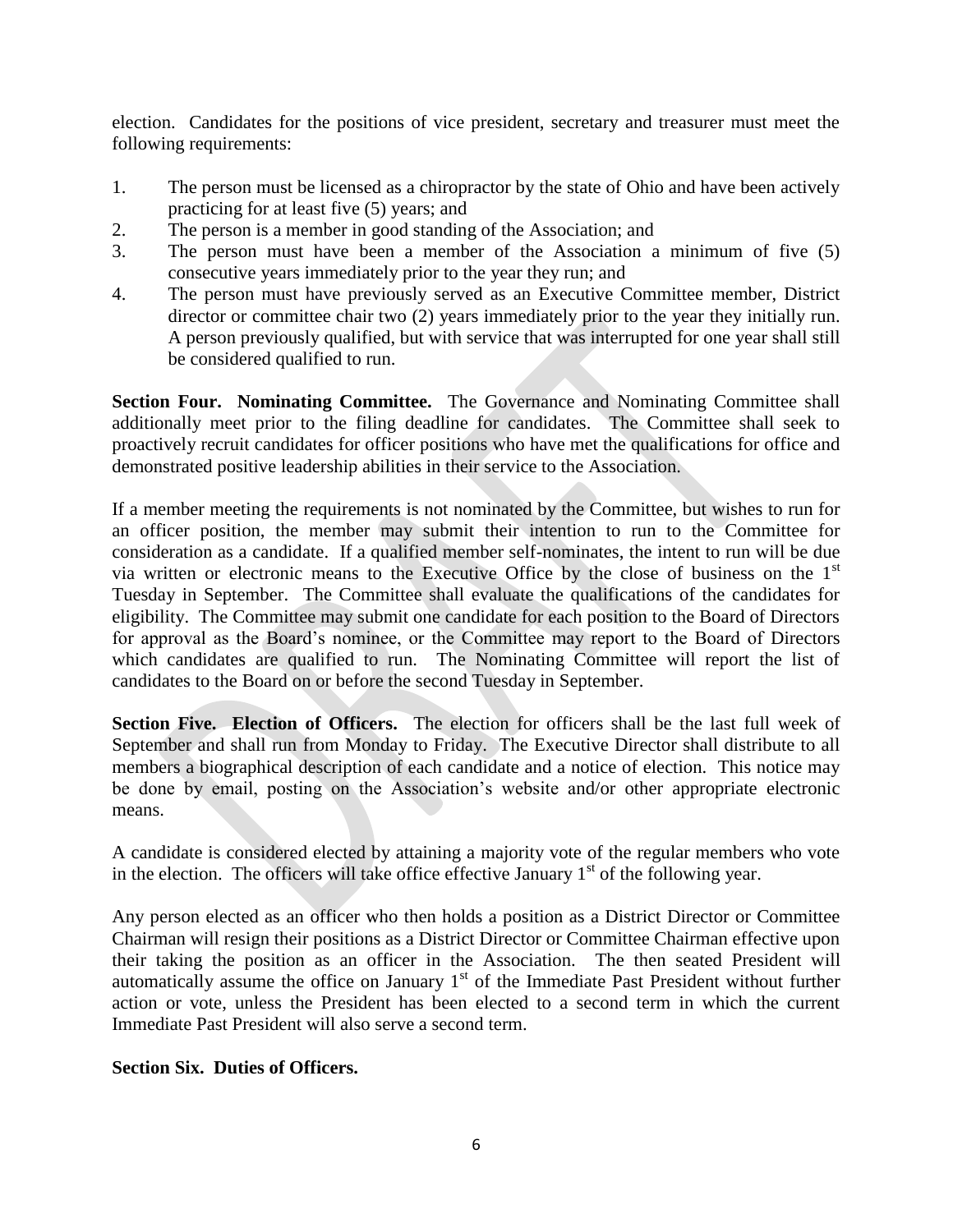**A.** The **President** shall be chairman of the board, preside at all Executive Committee meetings. The President shall nominate all Board of Director's committees and committee chairs. The Board of Directors shall approve said nominees by majority vote. The President shall be an ex-officio member of all committees and task forces of this Association with the exception of the Ethics Committee. The President shall provide leadership in advancing the mission and purposes of the Association.

**B.** The **Vice President** shall perform the duties of President in the temporary absence or disability of the President. He/she shall act as Immediate Past President in the temporary absence or disability of the Immediate Past President. In the absence of both the President and Immediate Past President, the Vice President will act as President while the Secretary will act as Immediate Past President.

**C.** The **Treasurer** shall be responsible to coordinate the receipts and disbursements of all funds of the Association. The Treasurer shall oversee the accounting for the receipts and expenditures of this Association. The Treasurer may have the duty to make such purchases, sales, leases, acquisitions or dispositions of real and personal property as may be ordered or authorized by the Board of Directors and to execute on behalf of this Association, all documents and papers which may be required in connection with any such purchases, sales, leases, acquisitions or dispositions. The Treasurer shall supervise the payments of all bills of this Association as authorized by the Finance and Budget Committee and/or the Board of Directors and/or the Association's Chief Executive Officer. The Treasurer shall perform the duties of the Secretary in the temporary absence or disability of the Secretary. The Treasurer shall work with an executive office employee as an assistant in these duties.

**D.** The **Secretary** shall be responsible to record, communicate, and publicize the proceedings and actions of the Executive Committee, Board of Directors, and the Association. The Secretary shall perform the duties of the Vice President in the temporary absence or disability of the Vice President. The Secretary shall perform the duties of the Treasurer in the temporary absence or disability of the Treasurer.

**E.** The **Immediate Past President** of the Association shall be shall be called the **Immediate Past President (IPP).** This person may Chair meetings of the Board of Directors at the request of the President & Chairman of the Board. In the absence of the IPP, the Vice President may Chair such meetings. The IPP shall not routinely vote on Association business with the exception that the IPP shall vote to break all ties.

**Section Seven. Executive Committee.** The Executive Committee shall consist of the elected officers of the Association and the Immediate Past President. The Executive Committee shall administer projects approved by the Board of Directors of the Association. The Executive Committee shall also have the power to borrow money, upon the approval of the Board of Directors. The Executive Committee shall keep minutes of all meetings and provide actions to the Board of Directors of the Association at the Board meeting following such meeting or action. The Executive Committee shall be responsible for the day to day decisions that do not otherwise require action by the full Board, and to act in the case of an emergency issue. Meeting of the Executive Committee may be called by the President or a majority of the Executive Committee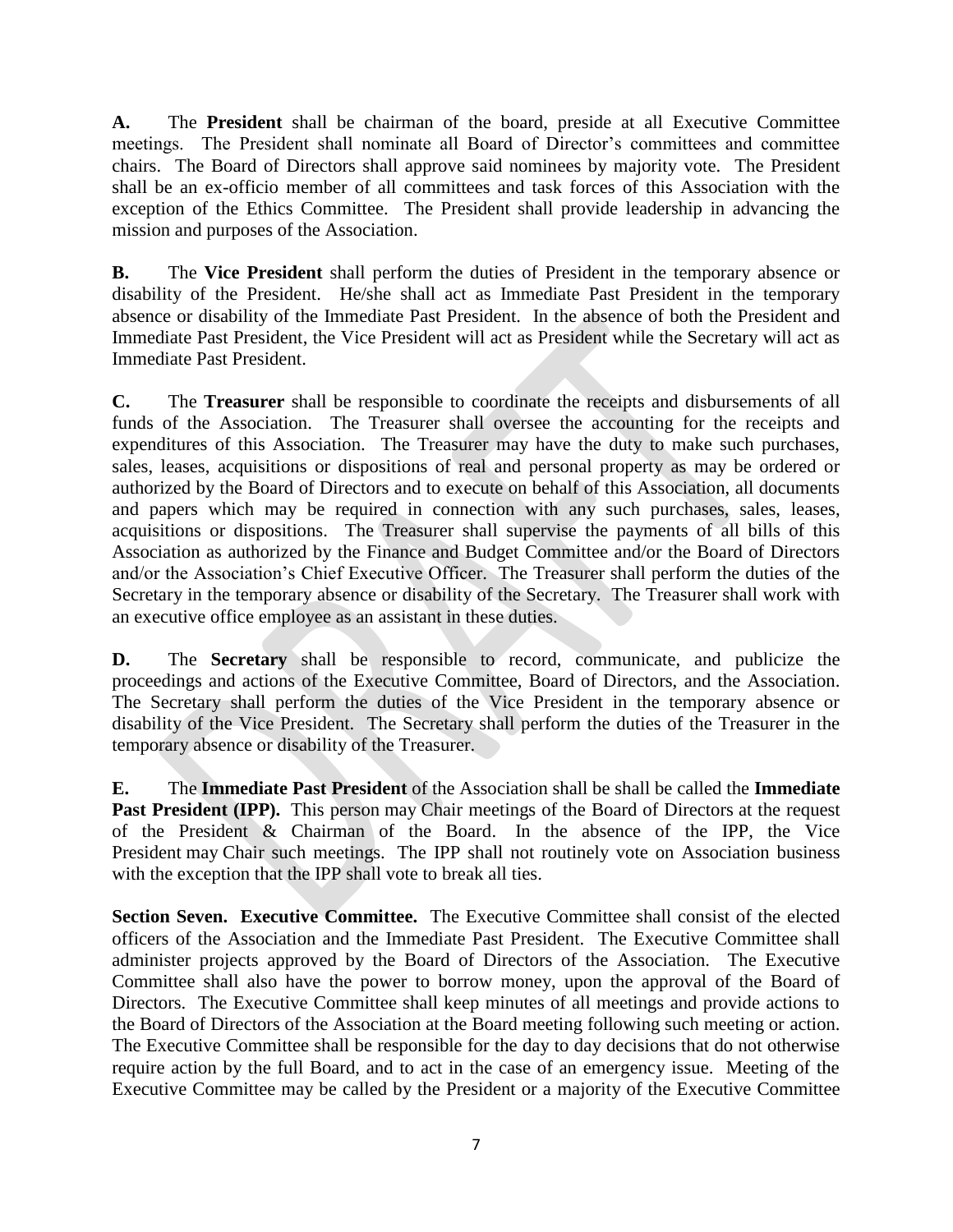on a 48 hour notice for pressing issues. The 48 hour notification may be waived by unanimous consent of the Executive Committee members. The Board of Directors of the Association may affirm, modify or revoke any actions taken by the Executive Committee.

[COMMENT: This is the old Article IV. It adds the clarification of the role of the Nominating Committee. It clarifies that a person elected as an Officer may not serve at the same time as a District Director or Committee Chairman.]

## **ARTICLE X – MEETINGS OF THE DIRECTORS**

**Section One. Meetings.** The meetings of the Board will be scheduled on the published dates or as specially called from time to time. A majority of the Officers and Directors will constitute a quorum. A quorum of the Board must be present to take action at a meeting. Unless otherwise stated in these Bylaws or as required by law, all decisions of the Board will be approved with a majority vote of the Directors in attendance at a meeting. No directors may vote by proxy. Directors may participate in meetings of the Board via telephone conference call or other conference method, provided that the Director participating remotely shall be able to hear the general discussion of the meeting and all other Board members can hear them during the meeting.

In addition to the Officers and Directors, Assistant District Directors, and Association Committee Chairs may participate in meetings of the Board, but are not voting members of the Board. In the absence of a District Director, an Assistant District Director for that District shall be permitted to vote in lieu of the District Director. The Board may, from time to time, go into executive session for certain matters and at such time, may excuse non-voting members from participating in those closed sessions.

**Section Two. Notice of Meetings.** Notice of the time and place of all regularly scheduled meetings shall be given to each applicable participant by telecommunication (email or voicemail) or by mail, no less than 30 days before the date of the meeting. If special meetings are called, notice must be given seven days in advance (by email or voicemail), and the purpose of the meeting will be stated in the notice. Notices of scheduled meetings will also be placed on the website of the Association. Notice of meetings may be waived by attendance at the meeting.

**Section Three. Action Without a Meeting.** Any action which may be authorized or taken at a Board meeting may be authorized or taken without a meeting by virtue of a written resolution approved by a majority of the Board of Directors who would be entitled to notice of a meeting of the Directors held for that purpose and such resolution shall be made as part of the record of the Association. A confirmation of action via email or other electronic device or medium will also be accepted as if the Director had signed the resolution.

**Section Four. Committees.** The Board shall maintain various committees:

A. The Ethics Committee shall consist of five (5) doctors of chiropractic who are members in good standing. The Ethics Committee shall administer and enforce the Code of Ethics. The Ethics Committee shall develop such rules, regulations and procedures as appropriate for the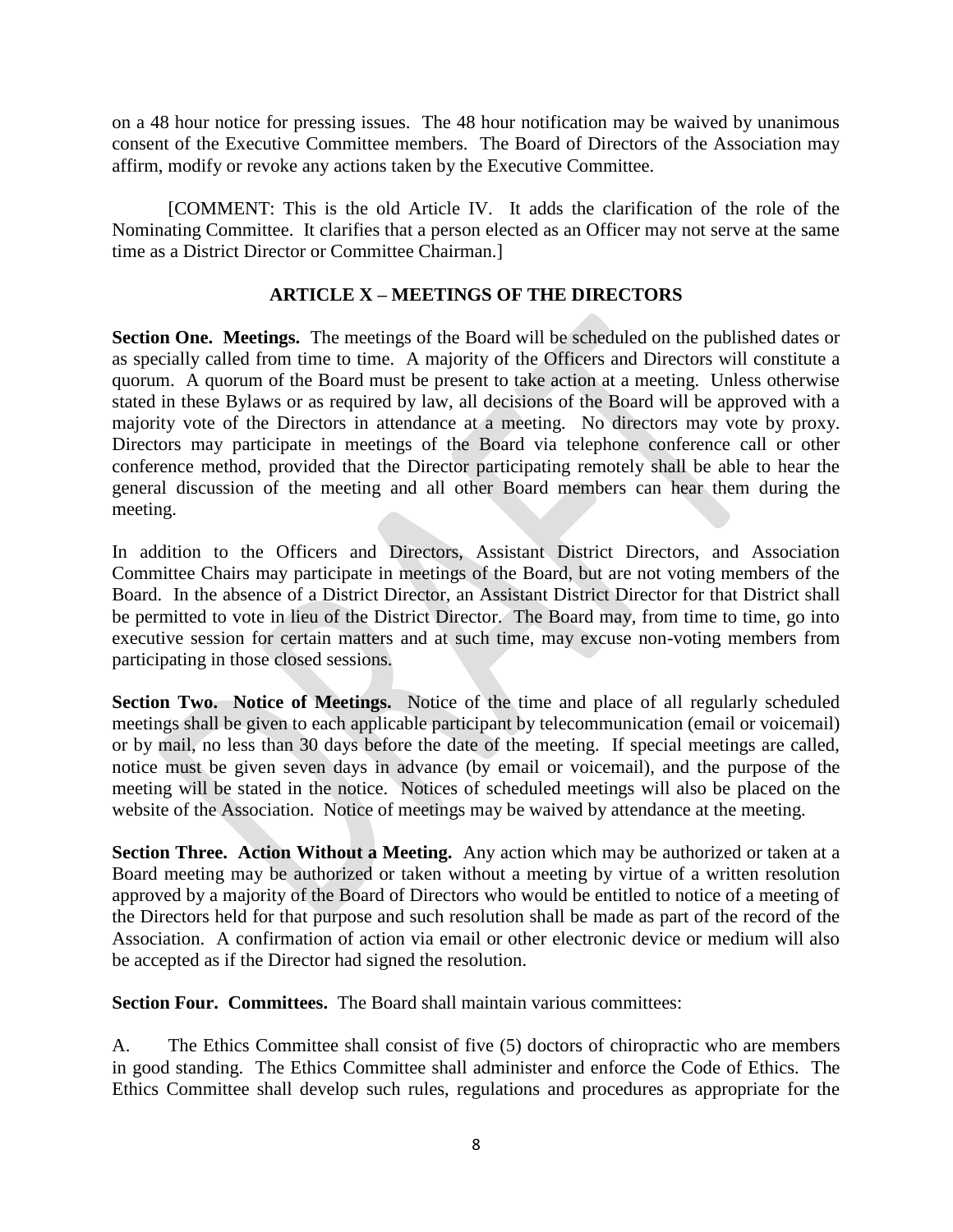good of the Association and effective supervision for compliance with the Code of Ethics, with such recommendations to be subject to approval by the Board.

B. Committees, project and/or resource groups shall be developed as needed by the Board of Directors. The Board will create a Governance and Nominating Committee and an Audit Committee in addition to other committees as appropriate from time to time. Committees will be chaired by a qualified member nominated by the President and approved by the Board, and the chair shall attend all board meetings as appropriate for that Committee. Committees shall meet at least quarterly and submit written reports following all meetings.

Section Five. Vacancies. If there is a vacancy in any position of Officer, District Director or Committee Chair during the term of such office, the President shall nominate a replacement within thirty (30) days. The Board shall approve or reject the nominee(s) by majority vote via phone or other electronic communication means within 15 days of the notice or at the next meeting of the Board of Directors, whichever occurs first. If a nominee is not approved, the President shall select another nominee for approval by the Board. After approval by the Board, the nominee shall assume the duties and functions of the position for which he/she has been elected and shall serve until the end of the current term. Until the vacancy is filled, the duties of the vacant office position shall be performed as outlined in cases of temporary absence or disability. If the vacancy occurs in the office of President, the Immediate Past President shall act in the stead of the President as outlined. If the vacancy occurs in the office of the Immediate Past President, the President shall nominate a Past President.

**Section Six. Removal of a Board Member.** A Director or officer may be removed from the Board (a) automatically if the Director or officer does not meet the current requirements to be a member of the Association; or (b) with or without cause upon the affirmative vote of threefourths (3/4) of the Board of Directors.

[COMMENT: This section adds new language to permit meetings via phone or other teleconferencing technologies, and provides action by written consent. This section further clarifies the process of filling vacancies and a section authorizing a removal of an Officer or Director.]

## **ARTICLE XI – OPERATIONS**

**Section One. Compensation.** All members of the Board of Directors and committee members shall serve without compensation.

**Section Two. Contracts.** The President and the Executive Director (after approval by the Executive Committee) may enter into contracts on behalf of the Association consistent with the budget and normal course of business of the Association. The Executive Committee may adopt further rules and procedures as necessary from time to time regarding levels of authority and approvals.

**Section Three. Checks, Drafts, and Orders of Payment.** All checks, drafts, and orders of payment can be signed by the Treasurer. The Board may adopt additional financial policies with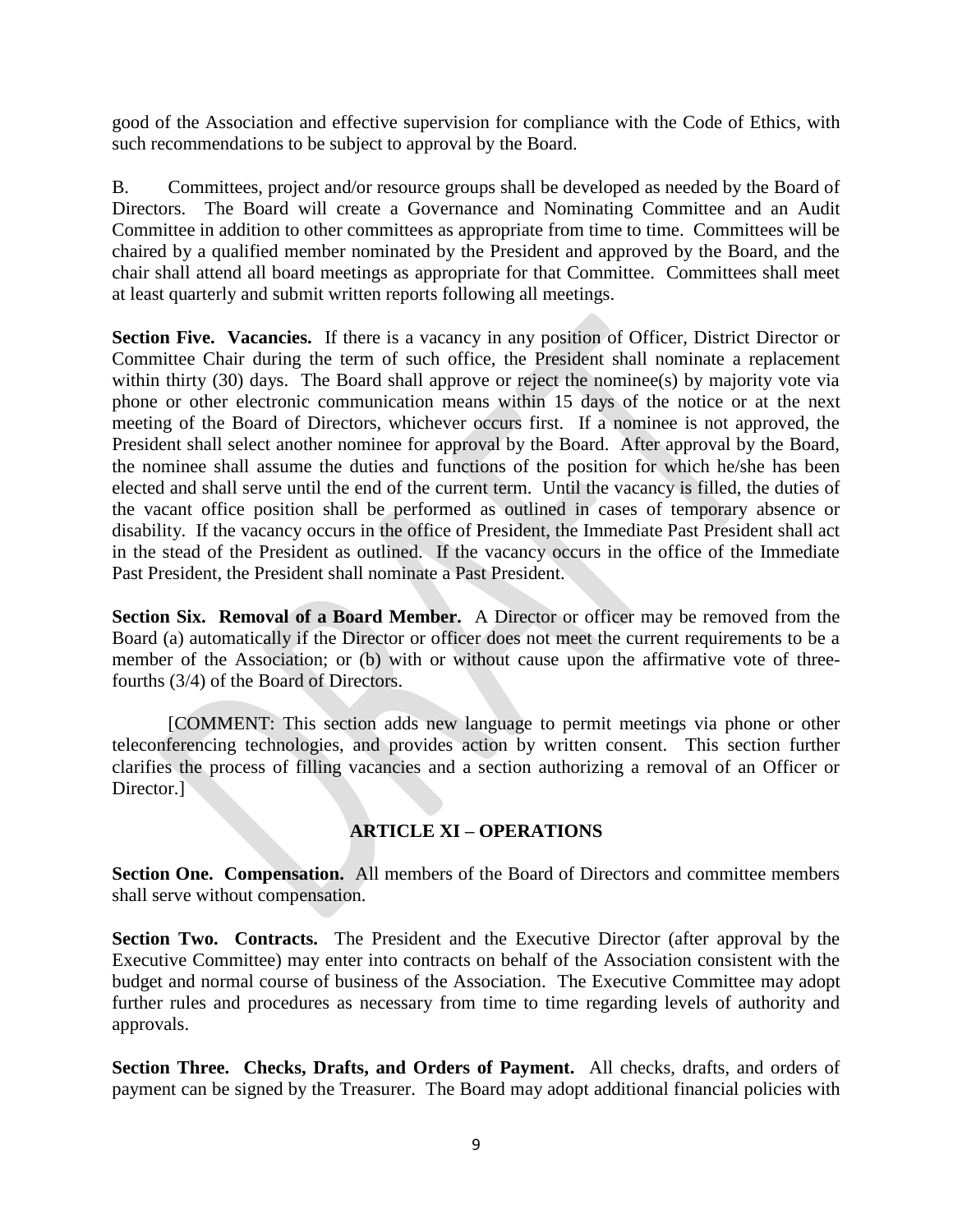more details of the check writing, bank statement verification, and cash flow policies and procedures.

**Section Four. Fiscal Year.** The fiscal year of the Association will begin on the first day of January and end on the last day of December.

**Section Five. Federal Tax Exemption.** No director, Officer, employee, member, or agent shall take any action or carry on any activity by or on behalf of the Association that is not permitted by federal, state or local law. Additionally, no Director, Officer, employee, member, or agent shall take any action or carry on any activity by or on behalf of the Association which is not allowed to be taken by an organization exempt from federal income tax under Section  $501(c)(6)$ of the Internal Revenue Code – as they exist now or as they may be amended in the future.

**Section Six. Conflict of Interest.** Members who serve as a Director, Officer, Committee Member, or in another leadership position with the Association do so in a fiduciary capacity for the Association. At all times while serving in their leadership position, members shall avoid placing themselves in a position where personal, professional or business interests may conflict with their duties to the Association, or using information learned through their position for personal gain. Each Officer, Director, Committee Member, or other person in leadership will be responsible to sign and agree to the then current Conflict of Interest Policy adopted by the Board from time to time.

Section Seven. Confidentiality. Officers, Directors, Committee Chairs, and others serving in leadership positions to the Association do so acknowledging the importance to maintain confidentiality as to information which may be shared within the leadership. At all times while serving in a leadership position, individuals shall comply with the Association Confidentiality Policy and will execute the then current Confidentiality Policy of the Association. Violation of such policies may result in removal from his or her position and as a member of the Association.

Section Eight. Indemnification. The Association will indemnify its Officers, Directors, and committee members to the fullest extent and consistent with the then current provisions of Ohio law regarding service of Officers and Directors for non-profit organizations. The Board shall also obtain at the expense of the Association, Directors and Officers liability insurance as permitted by Ohio law.

**Section Nine. Employees.** Members, excluding Officers or Directors, may become employees of the Association.

**Section Ten. Reimbursements.** The Association may reimburse members, Officers, Directors, and staff for expenses incurred in performing official duties on behalf of the Association. The Board will adopt written fiscal policy describing when members, Directors, officers, and staff may be reimbursed for their expenses.

**Section Eleven. Fiscal Accountability.** The Association shall keep correct and complete books and records of account in the Executive Office. An Executive Office shall be maintained in the Columbus, Ohio area, or such location as approved by the Board. The Association will develop